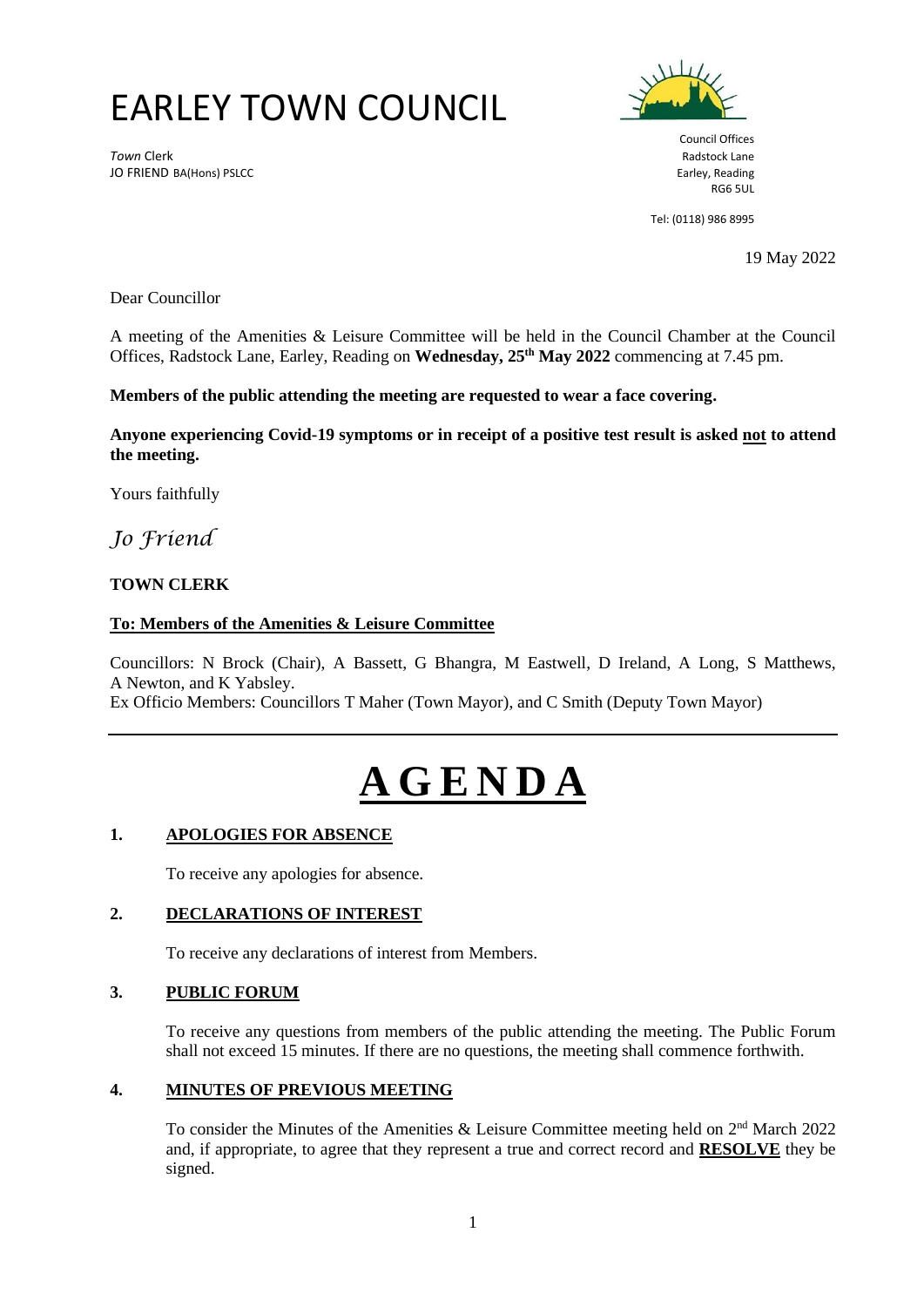# **5. GREEN FAIR – 6 th AUGUST 2022**

To receive an update on preparations for this year's Green Fair event.

# **6. CULVER LANE ALLOTMENTS**

To receive an update on any issues relevant to the allotment site.

## **7. MAIDEN ERLEGH LAKE AND NATURE RESERVE**

#### **7.1** Youth Angling Project

To note that, following the success of last year's project, the Town Council is planning to work with the Reading Football Club Community Trust again this summer to deliver a 6-week fishing programme for youngsters in the summer holidays.

#### **8. TELEPHONE KIOSKS**

To consider adoption of two red telephone boxes and to **RESOLVE** accordingly.

*Appendix A*

# **9. LOVE TO RIDE**

To note that a group of town council staff are taking part in the Love to Ride - May Challenge.

#### **10. RADSTOCK COMMUNITY SPACE**

To receive an update on the refurbishment project of the new community space at Radstock Lane Community Centre.

# **11. 'NO MOW MAY'**

To note that Earley Town Council's participation in Plantlife's 'No Mow May' is being promoted on the ETC website and has been featured in the local press. The Council's scaremow, No Mow Maisie, is based in the front garden of the council offices in Radstock Lane but will be touring other sites in Earley.

# **12. OFFICER UPDATE**

To receive a general update on work being undertaken by the Operations Manager.

# **13. NEW WBC ANTI-SOCIAL BEHAVIOUR SERVICE**

To note that Wokingham Borough Council now has an anti-social behaviour service, operating 7 days a week and dealing with matters such as fly tipping, noise nuisance, anti-social behaviour and so on. Issues can be reported by residents via the email addres[s asb@wokingham.gov.uk.](mailto:asb@wokingham.gov.uk)

# **14. PUBLICATIONS**

To note that the following items have been received and are available for viewing from the Council Offices:

| I CCB | E-Bulletin May 2022        |
|-------|----------------------------|
| ACER  | Newsletter $-$ Spring 2022 |